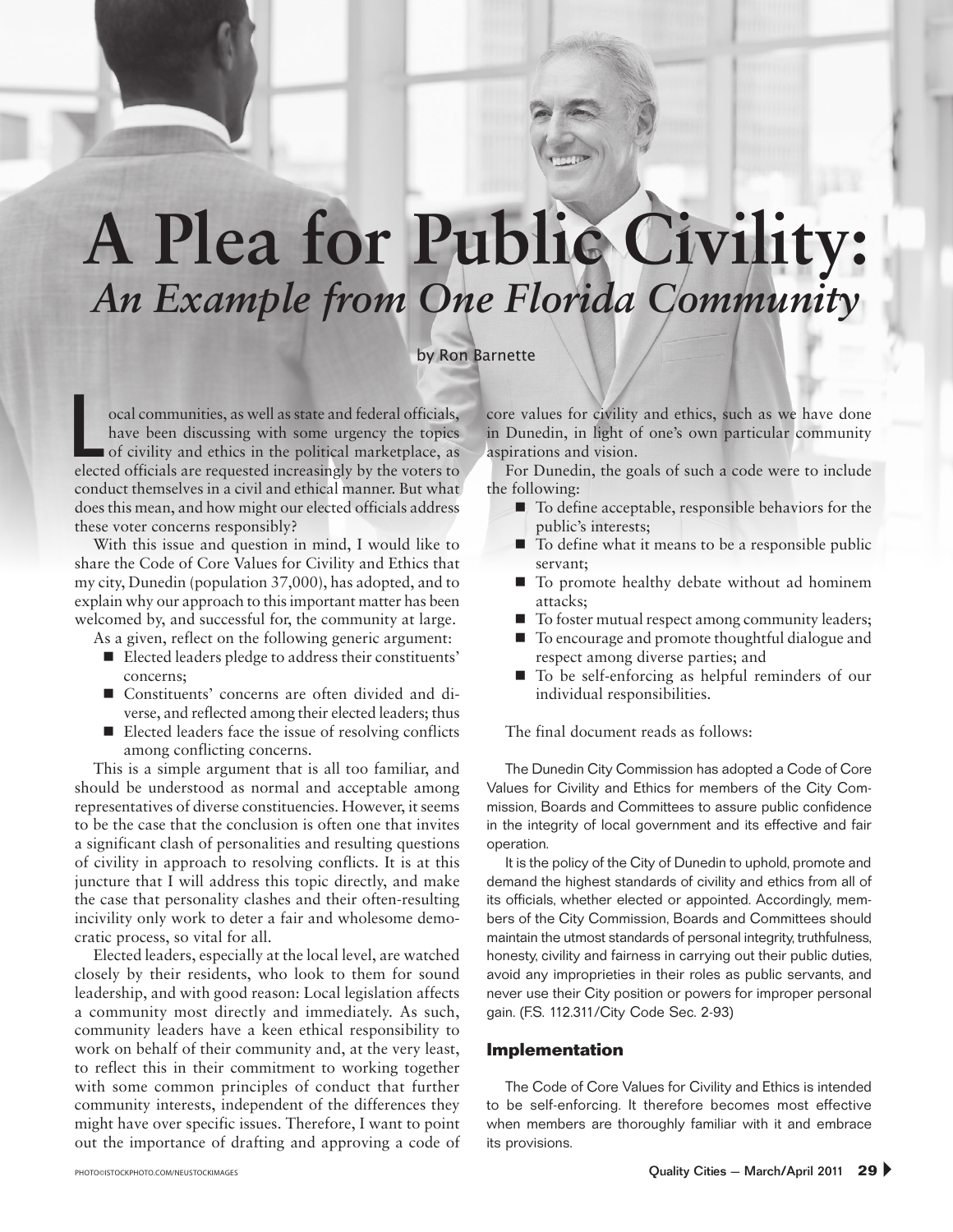For this reason, the Core Values of Civility and Ethical standards shall be included in the regular orientations for the City Commission, Boards and Committees.

# **Code of Core Values for Civility and Ethics**

**Integrity –** I shall make no promises or commitments I cannot reasonably expect to fulfill, and I shall maintain appropriate social, ethical, and organizational norms in City related activities.

**Ethics –** I pledge to maintain the highest standards of professional behavior and to comply with the laws, regulations, and policies under which we operate.

**Civility –** I pledge to help create an atmosphere of respect and civility where individual Commissioners, City Manager, department heads, staff, committee and board members, and the public are free to express their ideas and work to their full potential.

**Respect for the Individual –** I respect the diversity of Commissioners, staff, committee members, and citizens, to provide fair and equitable treatment in all areas, and to encourage personal and professional growth.

**Communication –** I pledge to be open, consistent, truthful, and respectful in all communications, written and verbal, as this is vital for reflective and sound decision making for the Dunedin community.

**Teamwork –** I shall work together with others, with mutual respect, to achieve organizational goals, recognizing that unity of purpose and effort leads to increased productivity and greater accomplishments.

**Leadership –** I shall lead by example, using appropriate interpersonal skills, and shall strive to maximize citizen and staff involvement to further the vision of Dunedin's quality community.

**Creativity and Innovation –** I shall strive to stimulate and appreciate new concepts and solutions suggested by all, as Dunedin's creative community is enriched.

**Quality –** I shall strive for excellence in every phase of our work.

**Stewardship –** I shall strive to make a positive contribution to our City and to enhance the quality of services throughout the Dunedin community.

**Efficiency –** I shall work to attain our goals by optimizing the use of our energy, time and resources.

**Organizational Sensitivity –** I shall consider the impact of all decisions on resources and to recognize the limitations imposed by our environment.

**Adaptability –** I shall respond efficiently and effectively to the needs of our citizens as well as to changes in our environment.

**Recognition –** I shall recognize and value individual contributions to the Dunedin community, as the City's mission and vision are pursued.

Some Helpful **Suggestions** for Reasoned Ethical and Civil Decision Making

by Ron Barnette

I n response to requests that I received several years ago concerning suggestions for making clear ethical and civil decisions, I drafted the following as some tools for individual reflections.

I submit that the most effective ethical and civility judgments and decisions are made with a keen blending of the mind's reason, with emotional involvement, and with a check on one's reactive instincts. To this end, the following thoughts serve as an aid for clear, thoughtful, ethical and civil decision making: